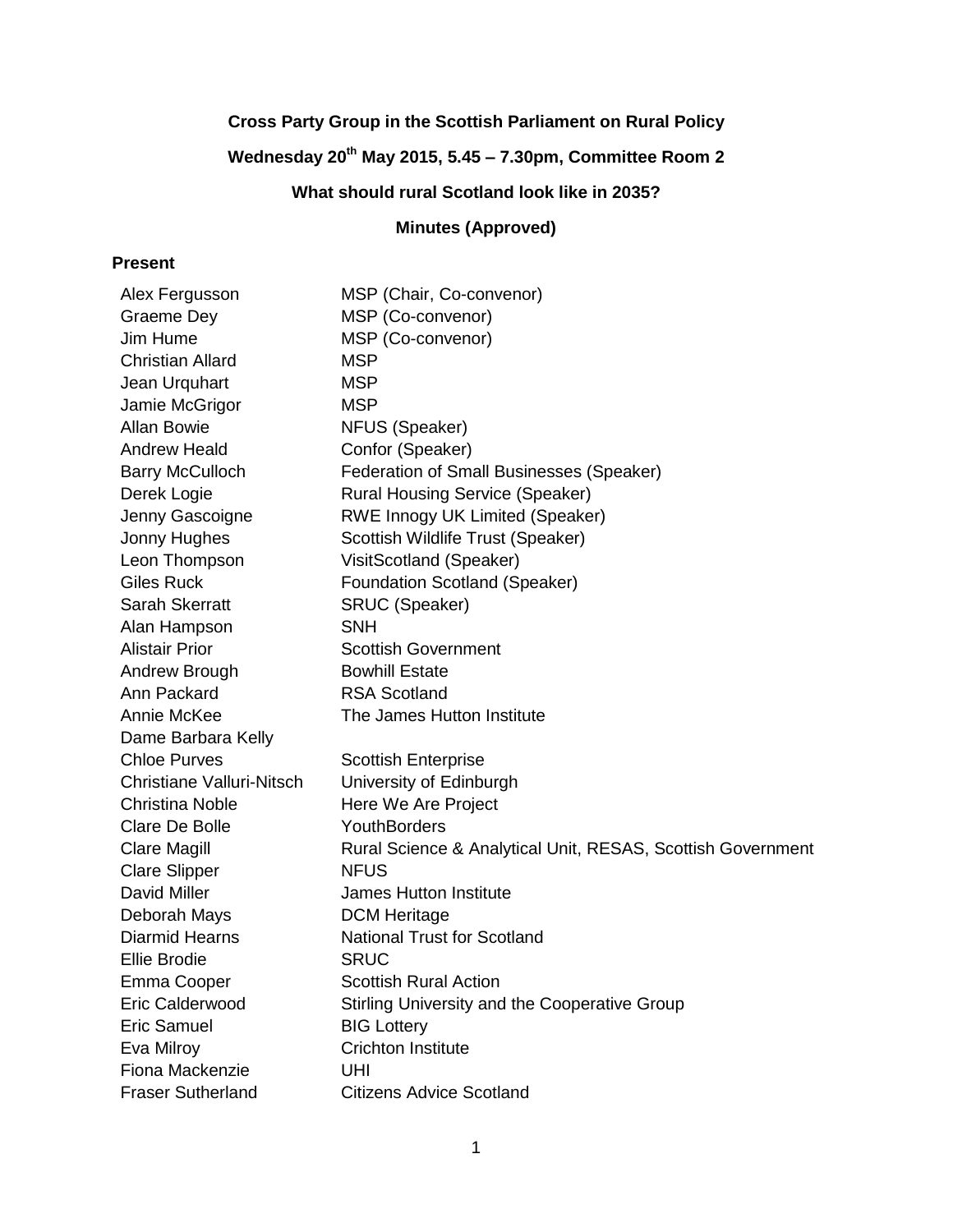| Gemma Hopkinson         | <b>GWCT</b>                                                     |
|-------------------------|-----------------------------------------------------------------|
| Geoff Simm              | Academic Director and Vice-Principal Research, SRUC             |
| lain Thom               | Research and policy at the Scottish Green Party                 |
| Ian Cooke               | <b>Development Trusts Association Scotland</b>                  |
| Ian Davidson            | Rural Payments and Inspections Directorate, Scottish Government |
| Ian Macdonald           | <b>Borders Foundation for Rural Sustainability</b>              |
| Jamie Dent              | <b>D&amp;G Small Communities Housing Trust</b>                  |
| Jane Atterton           | <b>SRUC</b>                                                     |
| John Glen               | <b>Buccleuch Estate</b>                                         |
| Jonathan Wordsworth     | <b>Archaeology Scotland</b>                                     |
| <b>Julian Bell</b>      | <b>SAC Consulting</b>                                           |
| <b>Katy Dickson</b>     | <b>Scottish Land &amp; Estates</b>                              |
| Katy Jeffrey            | <b>SRUC</b>                                                     |
| <b>Kerry Barr</b>       | <b>NFUS</b>                                                     |
| Lani Evan               | <b>Winston Churchill Fellow</b>                                 |
| Liz Brooks              | <b>Crichton Carbon Centre</b>                                   |
| <b>Liz Hawkins</b>      | <b>Scottish Government</b>                                      |
| Maggie Gordon           | <b>Scottish Rural Action</b>                                    |
| Marc Metzger            | University of Edinburgh                                         |
| Michelle Farquhar       | <b>Holyrood Communications</b>                                  |
| Mike Strachan           | <b>Forestry Commission Scotland</b>                             |
| Nina Clancy             | <b>RSABI</b>                                                    |
| Norman MacAskill        | <b>SCVO</b>                                                     |
| Rebecca Marek           | <b>Scottish Youth Parliament</b>                                |
| Robin Haig              | <b>Scottish Crofting Federation</b>                             |
| Ross McLaren            | <b>Scottish Churches Rural Group</b>                            |
| Sarah Allison           | Scottish Association of Young Farmers                           |
| <b>Scott Somerville</b> | Scottish Association of Young Farmers                           |
| Siân Ringrose           | <b>SRUC</b>                                                     |
| <b>Stuart Brooks</b>    | <b>John Muir Trust</b>                                          |
| Syd House               | <b>Forestry Commission Scotland</b>                             |
| <b>Terry Levinthal</b>  | <b>National Trust for Scotland</b>                              |
| <b>Vicki Swales</b>     | <b>RSPB</b>                                                     |
| <b>Wayne Grills</b>     | British Association of Landscape Industries (BALI)              |
| <b>Apologies</b>        |                                                                 |
| Alan Laidlaw            | <b>Crown Estate Scotland</b>                                    |
| <b>Andrew Midgley</b>   | <b>Scottish Land and Estates</b>                                |
| Andy Wightman           | Andy Wightman                                                   |
| Anna McBurney           | <b>Scottish Government</b>                                      |

Anne McGuire<br>
Brian Williams

GRUC Brian Williams<br>Callum Macdonald Chantal Fenton Angus Council Christopher Bathgate Scottish Government

Skills Development Scotland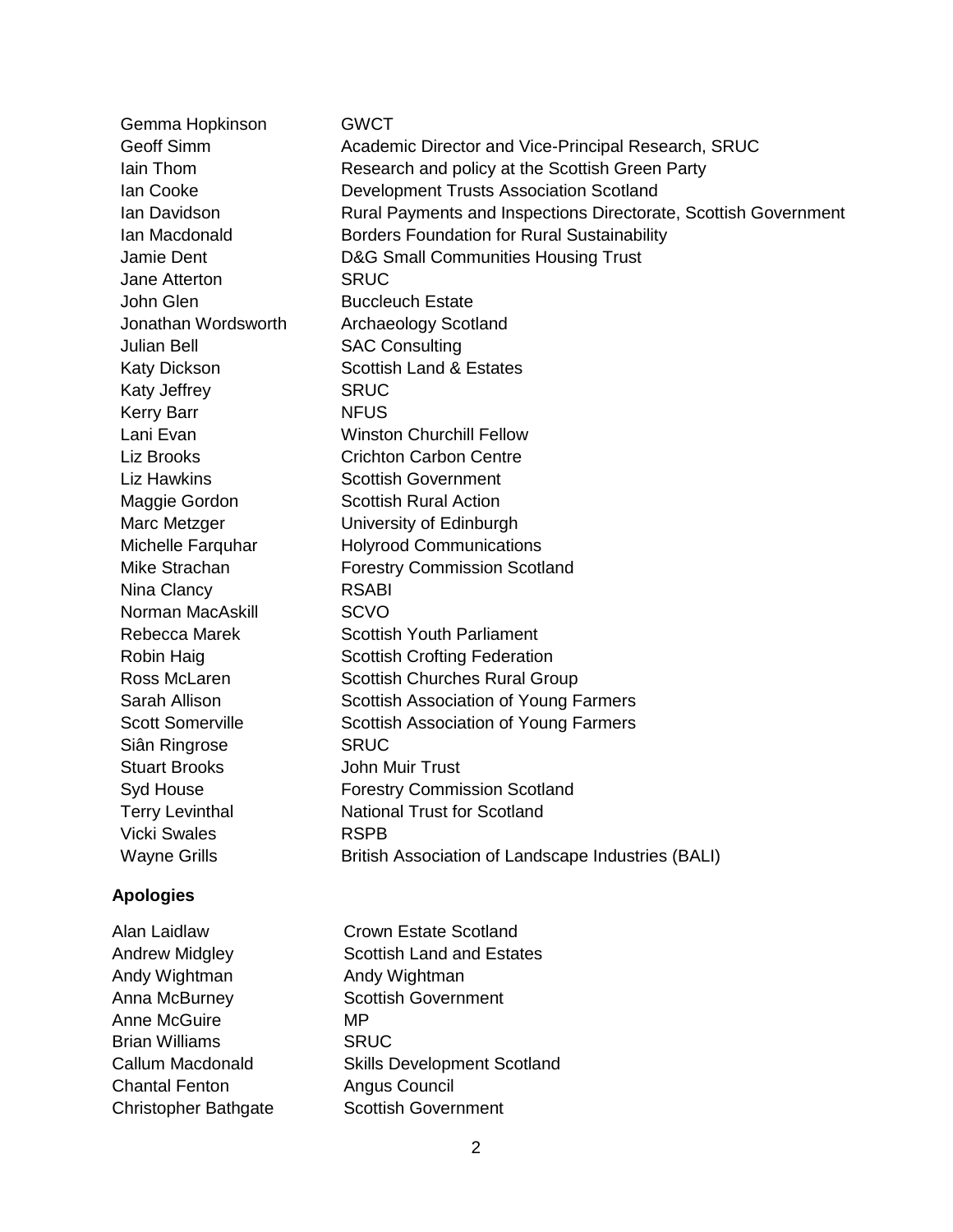Claire Baker MSP Colette Backwell Scotland Food and Drink Federation Daniel Gotts **Scottish Natural Heritage** David Balharry Scottish Government David Green SRUC Board Member David Watts **Aberdeen University** Davy McCracken SRUC Douglas Scott Scottish Borders Council Duncan Nisbet Scottish Government Euan Leitch Built Environment Forum Scotland Ewen Scott Scottish Government Fergus Murray **Argyll & Bute Council** Frank Beattie Scottish Enterprise Frank Strang Scottish Government Graham Blythe European Commission Office in Scotland Grant Moir Cairngorms National Park Authority Harriet Smith Loch Lomond and the Trossachs National Park James Ogilvie Forestry Commission Jamie Stewart **Scottish Countryside Alliance** Jane Smernicki SRUC Jayne Glass Centre for Mountain Studies, Perth College, UHI John Hutchison Scottish Rural Action Jose Munoz-rojas James Hutton Institute Kirsten Leask **Soil Association Scotland (Food for Life Scotland)** Mark Shucksmith Newcastle University Martin Meteyard Whitmuir Community Farm Ltd Martin Price Centre for Mountain Studies, UHI Mike Bonaventura **Crichton Carbon Centre** Neil Cummings The Horticultural Trades Association (HTA) Nicola Hill **Nicola Hill** Dumfries and Galloway LEADER Pat Snowdon **Forestry Commission** Peter Ross **Dumfries and Galloway LEADER** Priscilla Gordon-Duff Moray Local Development Strategy Working Group (Moray LEADER) Rachel Searle-Mbullu Foundation Scotland Rebecca Dawes **Scottish Association of Young Farmers** Richard Simpson MSP Sally Thomas Scottish Government Sarah Boyack MSP Sarah-Jane Laing Scottish Land and Estates Stephen Graham Highland Council Stephen Pathirana Scottish Government Steven Thomson SRUC Tony Fitzpatrick Glasgow University/Crichton Institute Tony Huggins-Haig **Arthouse Galleries** Tracey Forbes University of Aberdeen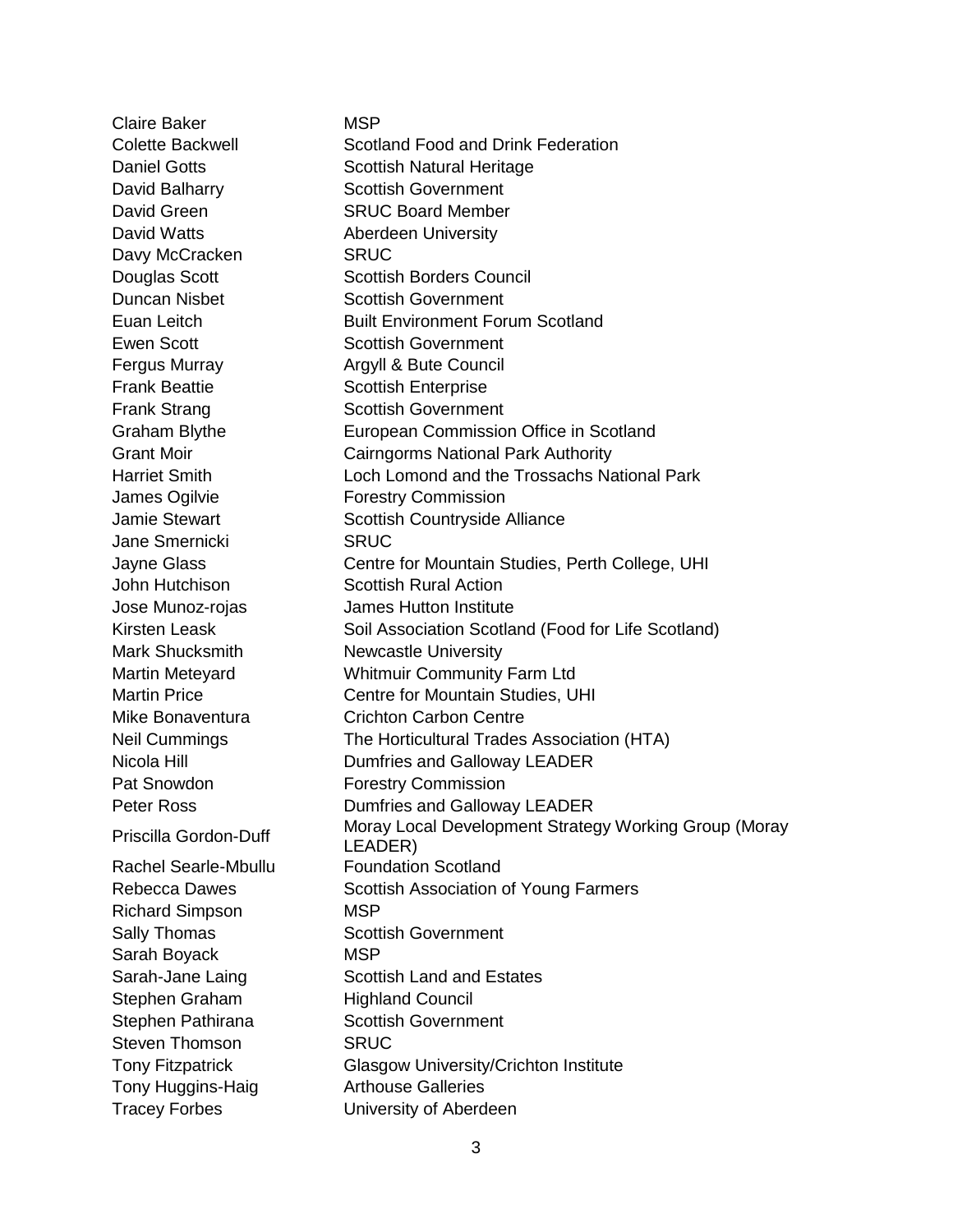## **1. Welcome, introductions and apologies**

Alex Fergusson MSP (Chair and Co-convenor) welcomed all attendees to the meeting and acknowledged the high turnout. He introduced two other co-convenors of the Group (Graeme Dey MSP and Jim Hume MSP). Claire Baker MSP has stood down from her position as Coconvenor and we are awaiting a replacement for her. Jamie McGrigor MSP, jean Urquhart MSP and Christian Allard MSP were also in attendance.

He noted that a sign in sheet was being circulated and asked all attendees to sign it before leaving. There were no objections to photos or an audio recording being taken. He asked attendees to give their name and organisational affiliation when asking questions and noted the #CPGRuralpolicy for anyone tweeting to use. He noted that the meeting would close at 7.45pm.

## **2. Approval of the minutes from the last meeting (18th February** *"Rural Economies: Diversify or Die?***)**

The minutes of the last meeting on February 18<sup>th</sup> were circulated on March  $4<sup>th</sup>$ . No edits/comments were received by the Secretariat. Jim Hume MSP proposed the minutes as a true record of the meeting and this was seconded by Ross McLaren. The approved minutes will now be posted on the [CPG webpage](http://www.sruc.ac.uk/info/120597/group_meetings_2014-15) within the RPC website.

# **3. Matters arising: CPG membership**

Jane Atterton (Secretariat, SRUC) informed participants that a short survey would be sent out in the next 2-3 weeks to clarify individuals'/groups' membership status. This is to help the Secretariat ensure that the Group's records are up-to-date as we enter their final year in this role. The survey will ask individuals/groups if they wish to be full members of the Group or only on the mailing list and this is will then be subject to approval by the Co-convenors. Please respond to the survey asap.

# **4. Six minute 'pitches' followed by discussion:**

The meeting featured eight speakers. The first speaker (Sarah Skerratt, SRUC) provided an overview of the policy context for our discussion on land. Each of the other speakers provided a 6 minute 'pitch' for a particular sector/interest. The key points from their 'pitches' are summarised below. All presentations can be downloaded from the [web page](http://www.sruc.ac.uk/info/120597/group_meetings_2014-15/1381/meeting_4what_should_rural_scotland_look_like_in_2035) for this meeting.

## *Sarah Skerratt, SRUC*

• Presented an overview of the breadth and complexity of policies affecting rural Scotland – EU and Scottish Government, national and rural; no policies are "landneutral" – all affect rural Scotland's land in some way. The overview included reference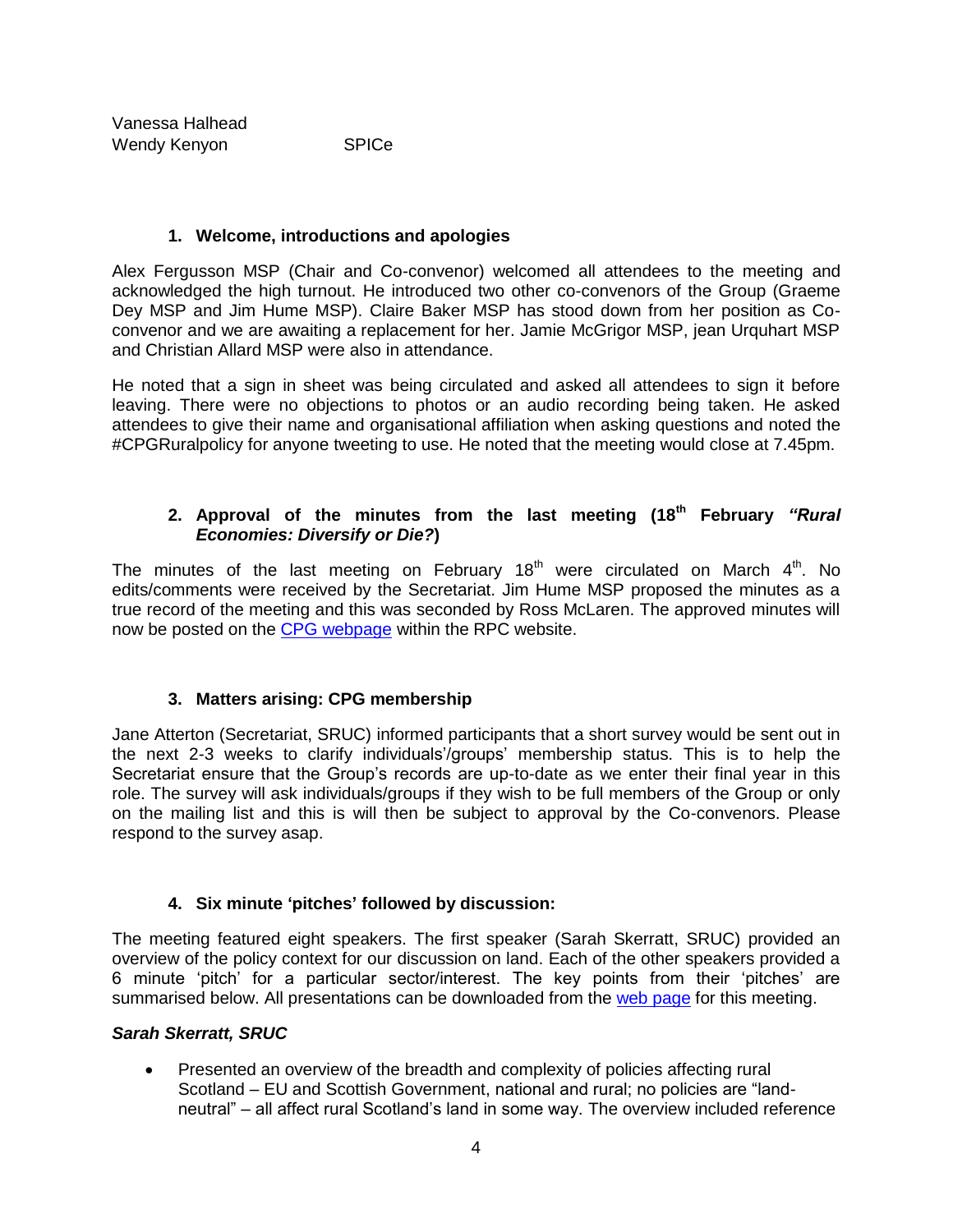to Europe 2020, Cohesion Policy, European Structural Funds and the CAP at EU level, and at Scottish level, the National Performance Framework, land reform, the Agricultural Holdings Legislation Review, planning and infrastructure, poverty, young people, health, equalities and inclusion, economic development, etc.

 Policy uncertainties after 2016 and particularly after 2020. What happens next? And what do we want to happen next? How should this shape what we do now?

#### *Allan Bowie, NFUS President*

- Vision for 2035: Dynamic businesses in the future based around Scotland's food and drink and being a 'Good Food Nation'. Agriculture will be well integrated with other activities and land uses.
- Subsidies/farm income support from EU through CAP may well be very different in future – for example, targeted at more marginal land.
- To maximise Scotland's rural business potential to become dynamic and profitable we need:
	- $\circ$  Broadband infrastructure, to enable businesses to export high value, high quality products anywhere (particularly in a scenario where subsidies are potentially far less);
	- $\circ$  People living in rural areas so we need affordable housing, small businesses operating and young people staying on;
	- $\circ$  Strong promotion of Scotland's larder at home and abroad; a focus on high value products and adding value through processing, not 'commodity bog standard products' – Scotland has a strong record in relation to whisky and fishing for example and there is no reason why this can't be repeated in other sectors;
	- $\circ$  An openness to innovation and new farming techniques; make better use of the research and innovation coming out of Scotland's research institutes;
	- $\circ$  Clever thinking about how to work together the political dynamics of Scotland are/will change – how do we harness these changes for the benefit of rural? Scotland needs a strong voice in Europe and Westminster to put its case forward.

#### *Andrew Heald, Technical Adviser, Confor*

- $\bullet$  The Scottish forestry sector is worth £1 billion per year and employs more than 40,000 people; much of Scotland's timber is used in construction and over 80% of it is FSC certified; the Scottish sawmill industry (including the mill at Lockerbie) is word leading; the forestry industry provides a range of well paid, highly skilled jobs in rural areas.
- There is a standard perception of the industry that still prevails which is of large-scale monoculture planting. This lack of progression of attitudes in civil service staff presents a barrier to the development of the industry. Instead the industry is now focusing on mixed planting producing world leading products, and we need to recognise its multiple roles in mitigating climate change, reducing flooding, delivering sustainable woodfuel, providing jobs and space for outdoor activities, protecting ancient woodland, etc..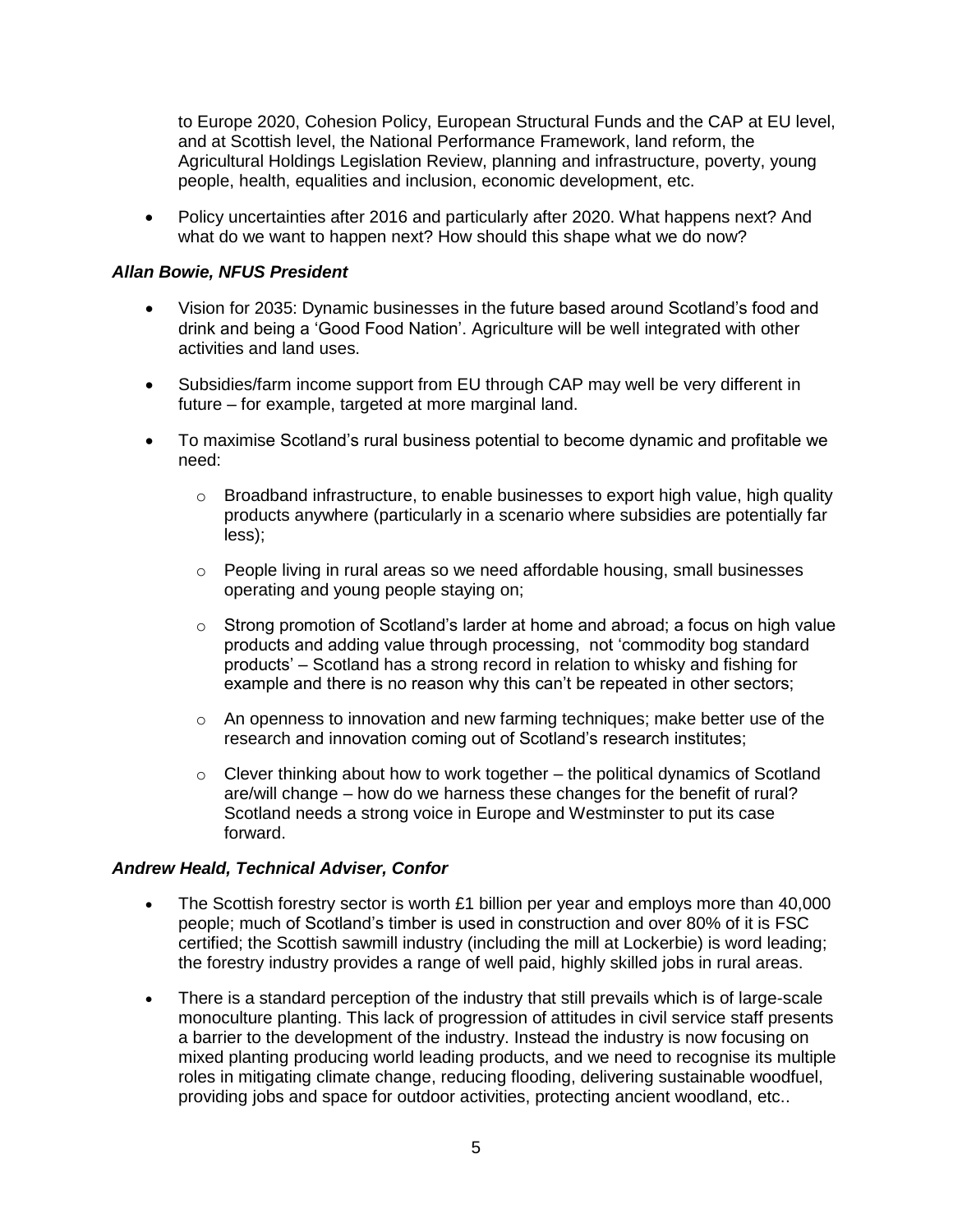- Forestry is a long-term business; the timber which will be harvested in 2035 was planted in around 2000.
- Need to have a 'level playing field' for woodland creation, management and production to have woodlands which are integrated with other land uses within the landscapes – not sectoral silos.
- Need for new housing in Scotland which will require timber; Scotland could provide this rather than importing from Scandinavia if we promote productive/diverse woodland developments. Some schemes are taking 3 years to get through the approval process; this needs to be speeded up.

#### *Leon Thompson, Government and Parliamentary Affairs Manager, VisitScotland*

- Tourism plays a critical part in rural Scotland economies and the cohesion of its communities; the sector accounts for 20-25% of GDP in some rural areas (higher than its contribution in urban Scotland).
- Tourism exists as a part of the mix that Scotland has to offer alongside Scotland's food and drink, heritage, culture and people; landscape is a key focal point in VisitScotland's promotion of the country and is a key trigger for visitors to come to Scotland.
- Would like to see tourism play a greater role in rural Scotland and its communities in 2035 – more diverse, more activities. For example, it has a crucial role to play in providing opportunities for farms to diversify and in expanding the slow food movement. Food is a vital part of the visitor experience in Scotland and in driving up the quality in restaurants across rural and urban Scotland; rural Scotland's distilleries are another key asset and draw for visitors.
- Would like to see greater awareness of rural tourism and the role it plays in future, with an expanding range of opportunities for visitors (some of which will be delivered by farmers), including enabling visitors to have an authentic experience. Developments in the coming years include the potential for stronger links with the geoparks which will get UNESCO status at the start of next year, a Marine Tourism Strategy which will help develop tourism opportunities in coastal communities. Providing visitors with good connectivity is crucial as this enables them to share their experiences, potentially to a global audience.

#### *Derek Logie, Chief Executive, Rural Housing Scotland*

- House prices have increased by 80% in recent years with the average price of rural houses in the Highlands being five times the average income of those working in the area.
- Housing is critical as its supply underpins local service provision, contributes to community vitality, and ensures that communities do not become dominated by wealthy, older incomers.
- There are half the number of council/housing association houses in rural Scotland as compared to urban and 12% of houses in rural areas are empty.
- Despite the need for affordable housing in rural areas, they only receive 9% of the subsidy for affordable housing.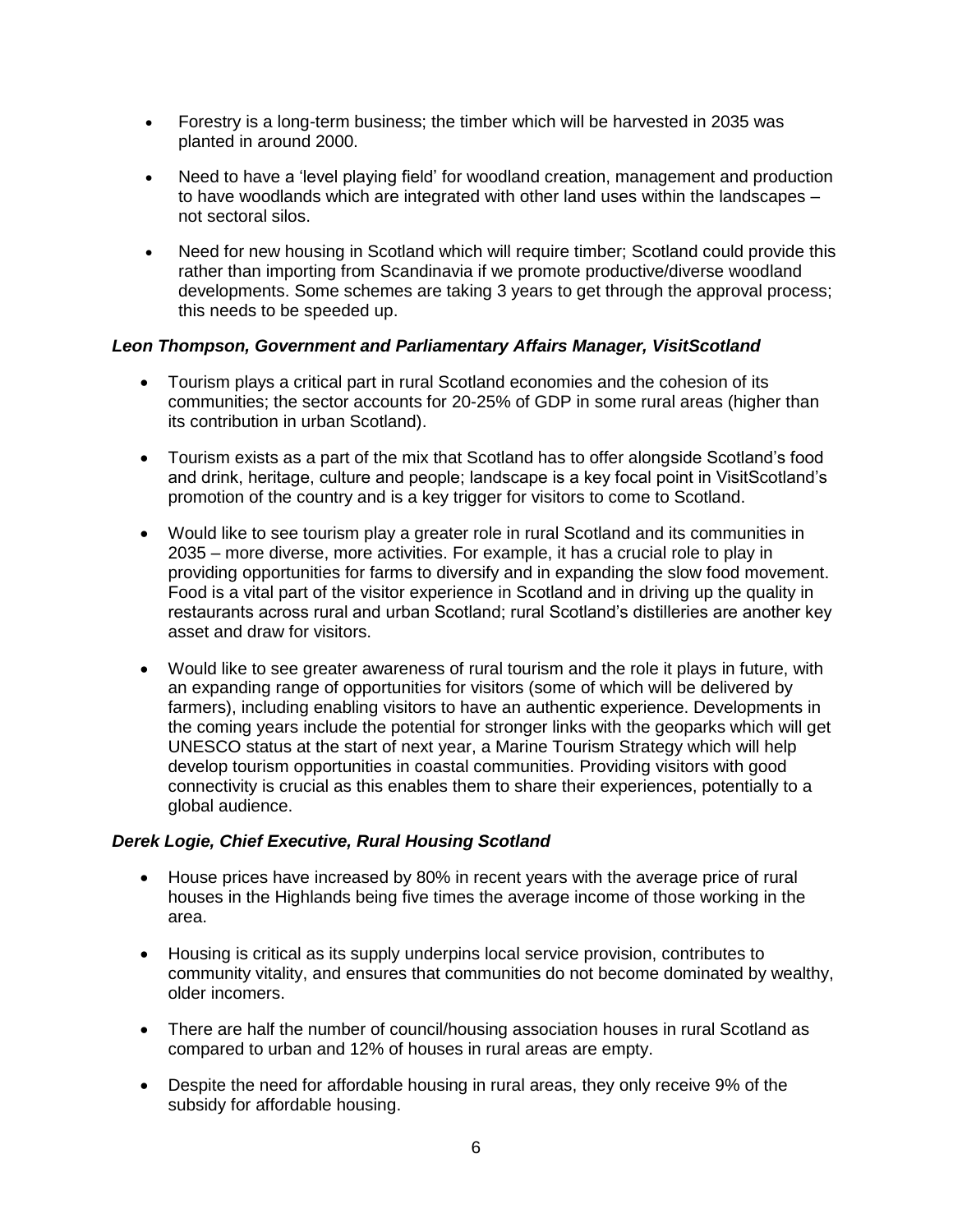- Young people are currently forced to leave rural areas (or live in unsuitable conditions) as affordable housing is not available. Mechanisms for providing more affordable housing are often not suitable for rural areas. By 2035, tailored policies are required to support young people to remain and return to rural areas. Currently, grants for building new homes are not accessible to young people.
- In existing houses, fuel poverty is a significant challenge. 22% of those living in rural Scotland are in extreme fuel poverty. When new housing is built it needs to take 'affordable warmth' into account.
- In future, we need to have a situation where young people are not forced to leave rural communities and where rural Scotland receives a level of Scottish Government subsidy which is proportionate to its share of the population. Land reform is crucial, particularly the transfer of more land to community ownership will also provide more opportunities for communities to plan and build their own housing. We need a more flexible, enabling planning system which will encourage rural development, including house building to sustainable standards (e.g. well insulated). Opportunities for hutting need to be explored to reduce the pressure for holiday homes and we need to encourage more private landowners to rent their properties on a permanent basis rather than for holiday homes.

# *Barry McCulloch, Senior Policy Officer, Federation of Small Businesses*

- The rural economy is overwhelmingly small; small and medium sized enterprises (SMEs) already account for 80.5% of private sector employment in remote and accessible rural areas.
- There is still a need to grow the stock of small, rural businesses to insulate these areas from economic shocks and help mitigate the reduction in public sector employment.
- For example, between 2010 and 2014, the remote and rural business base only increased by 5.4% at a time when the urban business base grew by nearly 30%.
- For economic vibrancy, it's essential to target the key barriers to growth to unleash the latent potential in rural, small businesses. Digital infrastructure is a key barrier, for example:
- 32% of businesses in Argyll and Bute have no 2G coverage
- 99% of firms in Dumfries and Galloway have no 4G coverage
- Only 19% of Aberdeenshire's geography has access to superfast broadband
- Build on the multiplier effect and promote relocalisation efforts to boost rural economic growth and employment. For instance, 3 times as much money stays circulating locally when spent with small firms.

## *Jenny Gascoigne, Head of Onshore Development Team, RWE Innogy UK Limited and Giles Ruck, Chief Executive Foundation Scotland*

 Energy policies are largely based within the climate change agenda for renewables rather than being driven by their own policy agendas.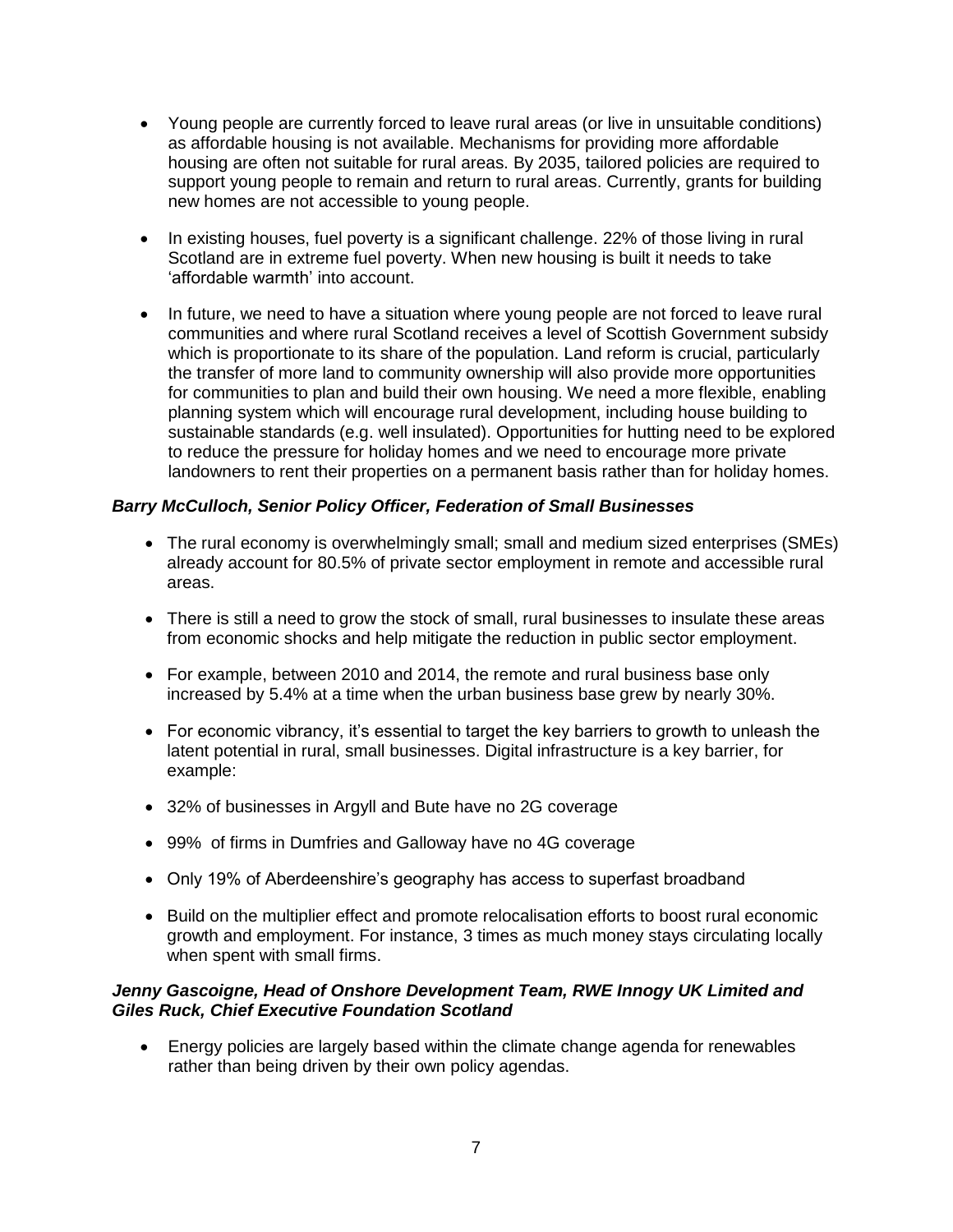- Currently, the Scottish Government has a target of 100% of electricity used in Scotland to be generated from renewables by 2020. We have almost met our interim target for 2015. Almost two thirds of the energy generated in 2014 was from onshore wind but we need both onshore and offshore developments to meet the 2020 target. Some of this is already consented and waiting to be built, but it will only be built if economic incentives are available to make it viable. Onshore wind is the most cost effective onshore option but if support is reduced as a result of decisions in Westminster then Scotland will be left with a shortfall.
- Additional renewable energy generation projects will bring jobs and benefit funds for rural communities, more rent payments for landowners, habitat enhancement options, etc. The 5GW of additional projects required will bring approx. £300 million from operation and maintenance costs with almost half of this estimated to be spent locally to the wind farms. There will be an estimated £25 million in additional community benefits payments annually.
- There will be some changes to the landscape but these are not uncontrolled and indiscriminate. There will be no developments in Scotland's National Parks.
- These developments are potentially critical in bringing power back to communities and maintaining people within the landscape, addressing community regeneration and housing issues, etc.. But critical to bringing about these positive developments is having communities at the heart of decision-making.
- Foundation Scotland has a role to play in working with communities and developers to ensure the best use of the funding available. The organisation advocates a long-term approach based on assets and strengths and supports local decision-making through providing project management, mentoring, conflict resolution etc. help and advice.
- There is currently £8.5 million per annum in community benefits payments but this could reach £50 million by 2035 if not before. Funding has been used for a range of housing, transport, service provision, etc. schemes and critical to all is that the power is held by communities themselves.

## *Jonny Hughes, Chief Executive, Scottish Wildlife Trust*

- 98% of Scotland is classified as 'rural'; agriculture, forestry and fishing activities equate to £1.6 billion or 1% of Scotland's GDP; the total income from farming activities in 2013 was £3.9 billion, the cost of farmed activities was £2.8 billion; the sector receives £570 million in support payments, mostly from the EU. Farming is not a profitable business at the moment and something will have to change in future, especially as the future of support payments is in question.
- Scotland has been experiencing an increase in the population in the last decade in accessible rural areas (11%) and remote rural areas (5.7%) so people want to live in rural rather than urban areas.
- We are seeing cultural changes in the way that land is managed, for example, relating to the proposals on land reform, or the movement of landowners away from maintaining traditional intensive grouse moorland and towards re-wilding land. We may also see local communities managing their own land in different ways. The diversification of rural businesses is growing; more people are buying online, new businesses are being established and there is more demand for rural business units – there is a positive future for the rural economy.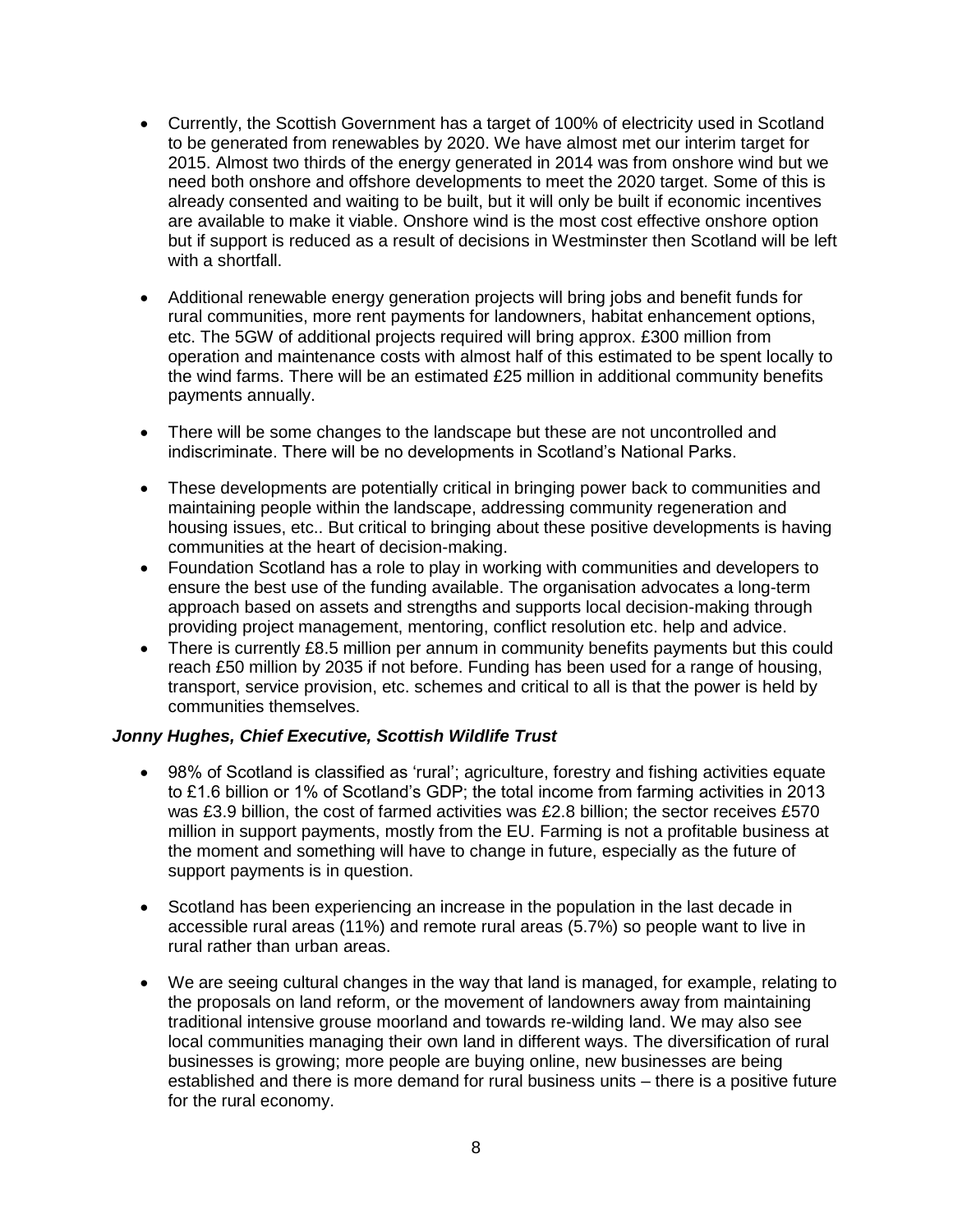- Biodiversity has been on the decline but we are turning a corner in the EU and Scotland due to regulations and incentives to restore damaged ecosystems, but we need a better understanding of how to manage land not to be sectoral but multifunctional, innovative and full of activity.
- However, we need a better understanding of the need to manage land to deliver a range of public benefits. We need to move away from sectors and monocultures, sprawling forestry plantations, scarred landscapes, etc. to a more multifunctional model which is built around innovation and activity led and happening locally at community level. The traditional approach has failed economically, ecologically and socially and instead we need to invest in local stocks of natural capital to generate a range of different ecosystem services (or benefits to society), whilst still encouraging private enterprise to thrive.

## **Key issues raised in the discussion included:**

- *Young people:* The next generation should be the ones in the driving seat, making the decisions about what's happening in their local areas (and beyond) not the older population, many of whom have moved to rural areas in search of a quiet life. We need to be more radical and innovative in our thinking about how to use land otherwise we will still be having the same discussion in 2035 – involving young people could provide such an opportunity. There are some great examples of young people getting involved in spending community benefit funds, for example, but we need to assist young people in becoming more engaged and more effectively share best practice. We should not forget that we also need to have fun!
- *Local decision-making:* Community visioning and devolved decision-making is key. Expanding/continuing charrettes for local planning and giving the Land Use Strategy (and Pilots) 'teeth' could be possible strategies for achieving this. Local communities are best placed to devise and implement approaches to tackle challenges such as youth outmigration. Local visions need to be built on to achieve a coherent over-arching vision for rural Scotland.
- *Locally-based activities:* We need to encourage greater energy sufficiency/reliability locally; we need to encourage communities (that wish and are able to) to run local energy schemes (these could include energy production from waste agricultural products), build local housing, etc.; this will help to ensure there are appropriate local solutions to challenges such as fuel poverty and the lack of affordable housing. A key challenge to overcome in relation to local energy production, however, is the lack of grid capacity in some areas.
- *Thinking locally and globally:* At the same time as focusing on local activities and decision-making, we need to think globally and recognise the interactions between Scotland and elsewhere, for example, in relation to global population change, climate change and its impact on species distribution across Europe, etc. Scotland's land and people cannot be thought of in isolation.
- *A multifunctional landscape, created by partnership working:* We need a multifunctional, integrated landscape which does not have sectoral silos but has people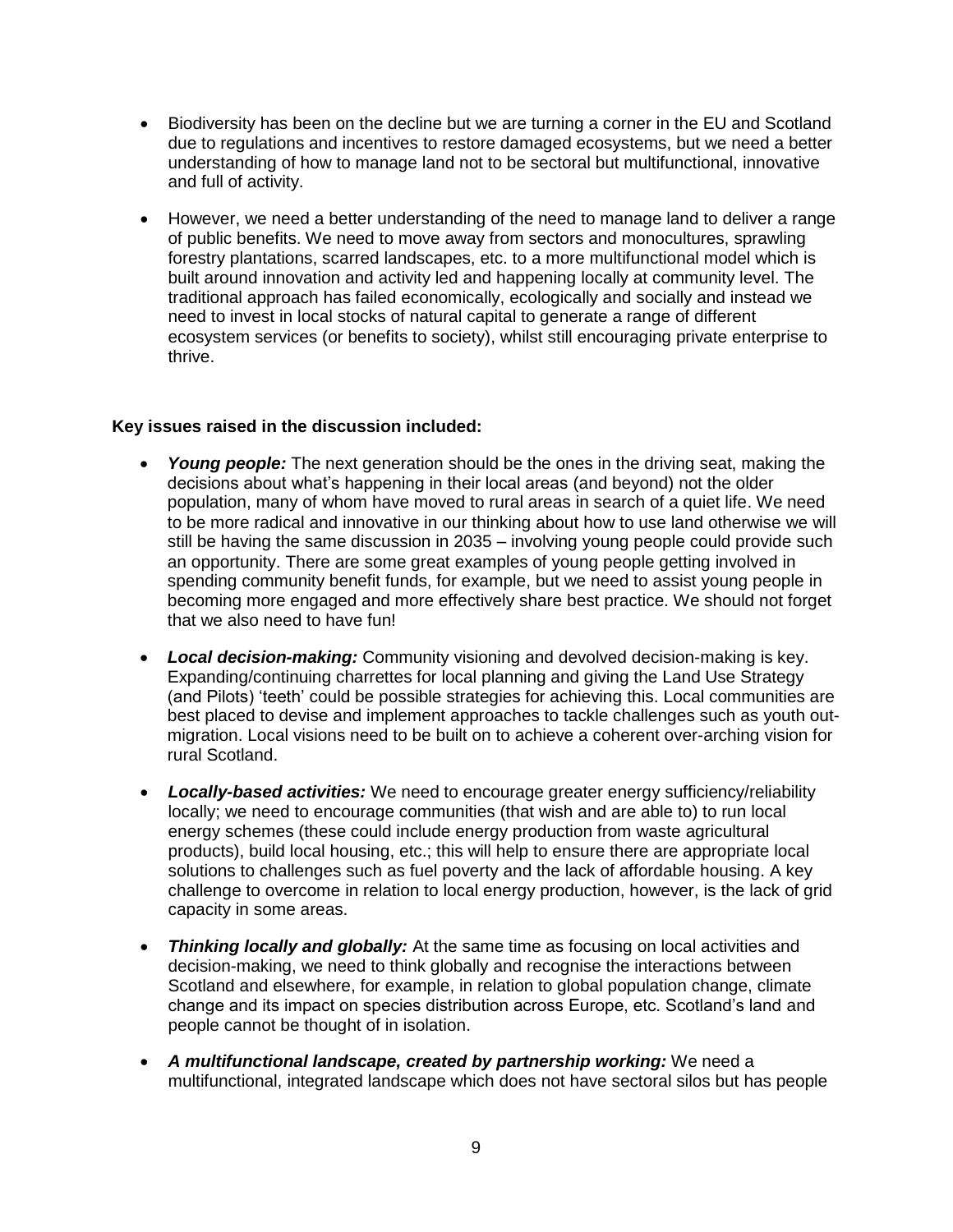working together to harness the benefits that rural Scotland has to offer. More integrated government policies would support this.

- *A dynamic rural sector by 2035:* By 2035 we want a dynamic rural sector that is based on our strengths, such as food and drink, which can be insulated from economic instability and shocks to provide a viable economic baseline on which rural communities can build. High quality digital and hard infrastructure and connectivity are essential for achieving this goal.
- *What does society want from Scotland's land:* We need to know what society wants from the land; this might be more food production in some areas and more focus on nature protection and biodiversity in others. We need to get the balance right in different areas. There may be a middle zone of multifunctionality where we need to combine efficient and economic production with other activities to produce a range of benefits. Individuals, working together, may need support to deliver this range of benefits as 'stewards' or 'custodians' of the land.
- *Land for food production or other benefits? :* While it is vital to recognise the need for integration, valuing multiple benefits, etc. we also need to remember and value the important role played by Scotland's land in terms of food production. We need to make farming profitable and attractive to the younger generations so that they take the industry forward and produce enough food which can be shared equally. A role for small-scale producers, including crofters, needs to be maintained.
- *Re-think urban-rural relations:* We need to think in more sophisticated ways about rural-urban relationships and stop 'talking rural areas down'. The traditional, outdated view is that rural areas are dependent on urban handouts, however, focusing on the extensive and varied natural capital that rural areas have and the benefits they produce (including renewable energy, providing carbon sinks, growing high quality food, etc.) will lead to a re-thinking of the relationship and transfer of assets between rural and urban areas.
- *Holistic thinking:* is critical so that we can tackle long-standing challenges including rural poverty, broadband, housing, youth out-migration, etc. – which all have implications for our land and how it is used by the people that live and work in rural Scotland. The planning system is currently a barrier to tackling these challenges as it is urban-centric and restrictive and leads to uncertainty. The Land Use Strategy and its pilot projects are a step in the right direction towards achieving everyone's need and aspirations, but they do not have enough clout. We may need to consider integrated regional level planning for housing, land for biodiversity, infrastructure, etc.
- *A rural development agency for the whole of Scotland*: We need to look at the work that has been possible in the Highlands and Islands as a result of the economic and social remit of Highlands and Islands Enterprise and consider whether a Scotland-wide rural development agency is needed with a broad cross-sectoral remit.
- *What happens next?*: All participants were challenged to act on the basis on tonight's discussion so that we are not having the same discussion, focusing on the same challenges, in 2035.

The discussion concluded with each 'pitcher' asked to give their final thought: